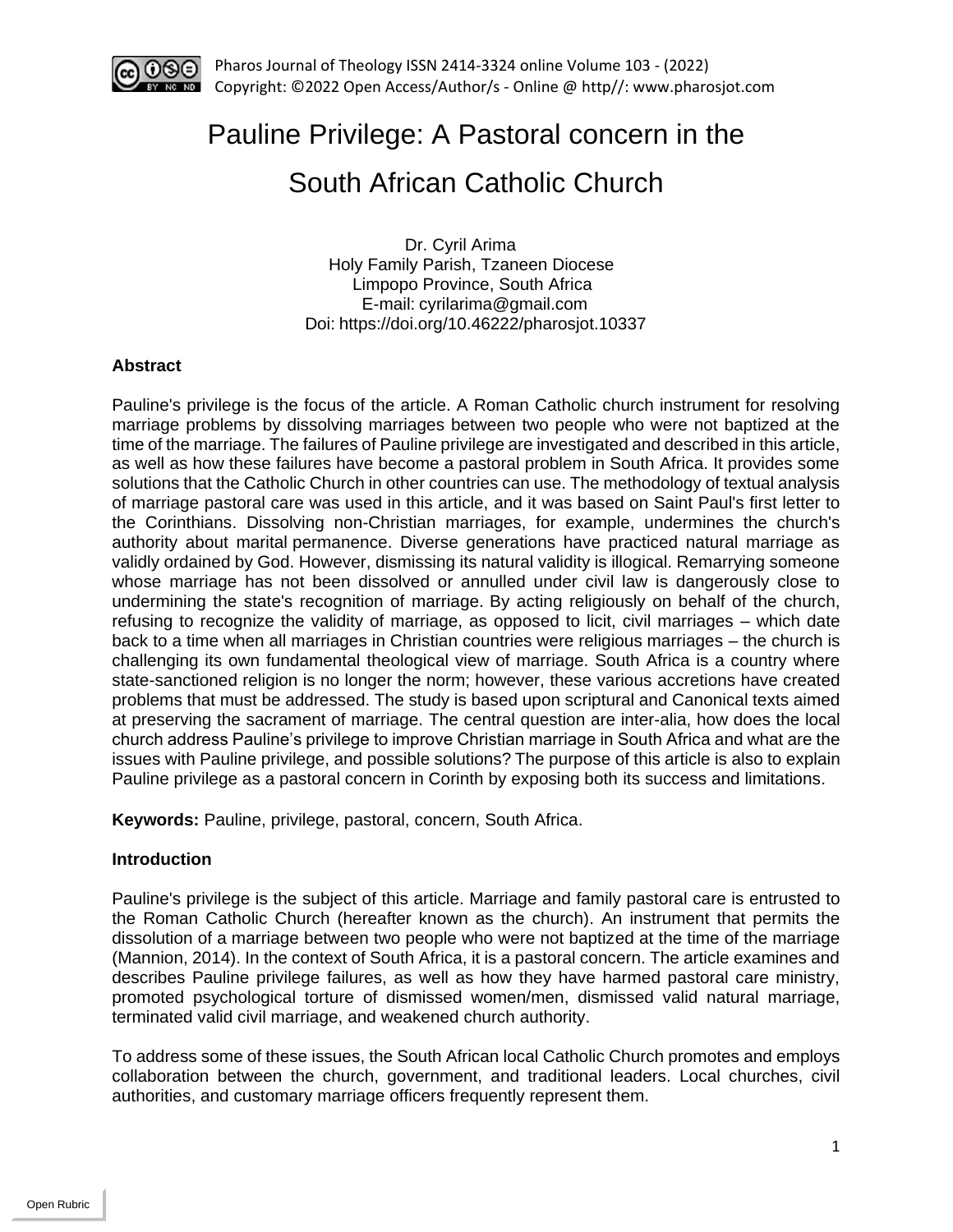

The Council of Trent defined Catholic doctrine on the sacrament of marriage, "The first parent of the human race, under the influence of the Divine Spirit, pronounced the bond of Matrimony perpetual and indissoluble…" (Smith & DeLigney, 1884). If a non-believing party in a marriage approves of living with the believer in peace, then they should endure in the state of matrimony. However, if the non-believing party does not agree to live in peace, then the believing party can be released from the bond of what is a non-sacramental marriage and is then of course free to remarry someone else. If the non-believing partner approves, but then acts contrary to this by abusing the Christian religion, and also then tempts the Christian to unfaithfulness, or prevents the children from being raised in Christian faith, or commits a mortal sin, then the latter partner retains the right to continue to a new marriage if so desired (Code of Canon Law, n. 1146). Nicolaides (2015) highlights the relative, perspectival and contextual aspects of marriage as a deeply spiritual sacrament and thus uncovers or deconstruct the ambiguities of modernity as it impacts on the sacrament which is what this article partly does as well. Canon 1141 states that "A marriage that is *ratum et consummatum* can be dissolved by no human power and by no cause, except death." Primetshofer (2011) states "The Pauline privilege, today governed by canons 1143–1150 of CIC/1983, is the canonical implementation of the procedure leading to dissolution of a (valid) marriage (Divorce) between two non-Christians, in the course of which one of the spouses receives baptism. The biblical basis of the Pauline privilege is 1 Corinthians 7:12–15. The marriage is dissolved by a new marriage entered into by the baptized party if the unbaptized party departs or, upon being asked, is not prepared to continue". Peters (2018) informs us that: "The Church regards one kind of marriage, namely marriage between two baptized parties that has been consummated, as being not just "intrinsically indissoluble" (like all marriages) but also as "extrinsically indissoluble", that is, she holds that no power on earth (not the parties, certainly not the State, not even the Church herself) can dissolve them. Only death ends such marriages."

## **Invalid Marriages**

The Church understands that human beings are all weak and very often make serious mistakes. Therefore the Church recognizes the human frailty and differentiates between binding and unacceptable marriages. We also need to note that the principal point for moral regeneration is the family founded on solid marriage. It is thus within the context of the African family that there is at least some constancy and commitment.

Often marriages are invalid due to a number of impediments to marriage which are not disclosed at the time of marriage but in fact appear only after. . Church Canon Law specifies that a number of impediments [,](https://www.catholicculture.org/culture/library/view.cfm?id=7272#_ftn6) make marriages invalid and that in such cases the Church may nullify the marriage between the spouses (Canon 1073). Some examples include the following from Canons 1083 to 1094 (O'Connel, 1958):

When on is of insufficient age (minimum 16 years for men and 14 years for women); When there is perpetual impotence of either party dating from before the marriage. This is purely based upon the inability to perform the marital act, and does not include the problem of sterility; when a previous valid marriage exists, which has not yet been dissolved; when one partner is an unbaptized person and one is baptized in or has converted to the Catholic faith; clerics or those who have taken solemn vows may not be married; when a party has been abducted and then forced into marrying; when there has been adultery by a promise to marry or an attempt at a civil marriage; adultery accompanied by the murder of the lawful spouse; mutual cooperation in the murder of the lawful spouse; a blood relationship exists between husband and wife's blood relatives in the direct line (through second cousins); there is affinity between a husband and wife's blood relatives; a relationship resembling affinity arises from an invalid marriage or disreputable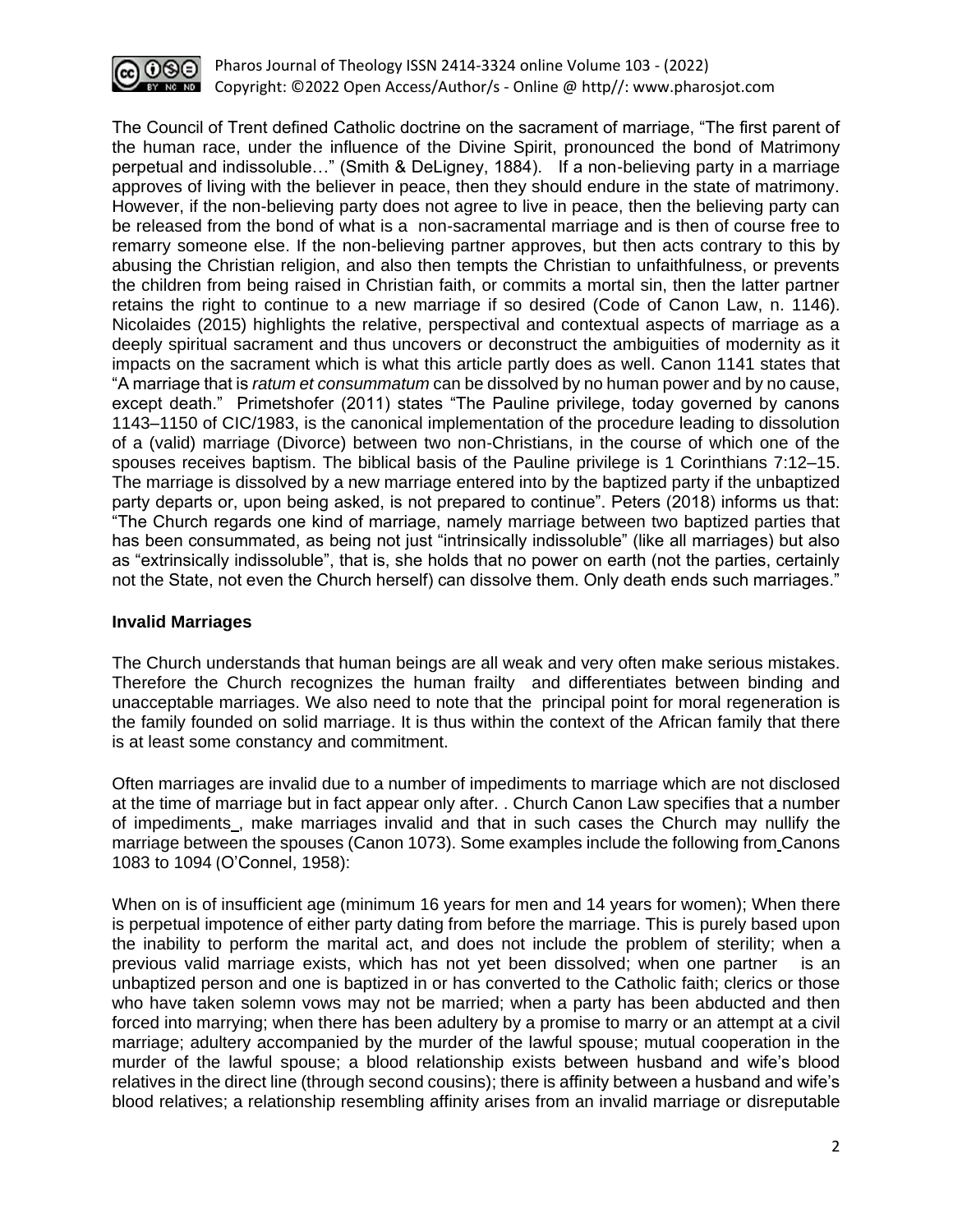

concubinage through the first cousins; if there is a spiritual relationship arising from baptism, this will invalidate the marriage of the baptized person with his or her sponsor or minister of the sacrament; or if there is a legal relationship such as by adoption, which would invalidate the marriage by the civil law code.

In African thinking such notions may erode a number of African values and what are considered to be good ethical norms**.** Africans are inherently religious beings and have a sense of interconnectedness in a communal view. The Christian viewpoint is that a family founded on marriage has a specific role to play in the development of children and thus in society.

#### **Dissolving Marriages and Pauline Privilege**

If any of these conditions are satisfied, an original marriage may be dissolved by the Church and the Christian party is then allowed to enter into marriage with another Christian or even a nonbaptized person. The Pauline Privilege is still used in the Roman Catholic Church's canonical processes today. As in the Roman Catholic Church, the Orthodox Church also believes that in the Mystery of Marriage, the spouses are given an prospect to become one spirit and one flesh, in a way which no human love can deliver by itself and thus impediments are problematic (Nicolaides, 2015). Pope John Paul II (1981) emphasized in the Apostolic Exhortation *Familiaris Consortio* that marriage is a sacrament: "spouses are bound to one another in the most profoundly indissoluble manner."

In many of these cases, or in the case of an unconsummated marriage, the Church can find that the marriage is invalid or null. In a finding of nullity, the marital bond can be dissolved, or annulled, indicating that the marriage was not valid and therefore not binding in any event. To address some of these types of issues, the South African local Catholic Church promotes and employs collaboration between the church, government, and traditional leaders. Local churches, civil authorities, and customary marriage officers frequently represent them.

The textual analysis methodology is used in this article. The pastoral concern of Saint Paul's first epistles to the Corinthians is to shed light on some of these points, especially when he says:

> For the married, I have something to say, and this is not from me but from the Lord: a wife must not leave her husband – or if she does leave him, she must either remain unmarried or else make it up with her husband – nor must a husband send his wife away. The rest is from me and not from the Lord. If a brother has a wife who is an unbeliever, and she is content to live with him, he must not send her away, and if a woman has an unbeliever for her husband, and he is content to live with her, she must not leave him. This is because the unbelieving husband is made one with the saint through his wife, and the unbelieving wife is made one with the saint through her husband. If this were not so, your children would be unclean, whereas, in fact, they are holy. However, if the unbelieving partner does not consent, they may separate, in these circumstances, the brother or sister is not tied. God has called you to a life of peace. If you are a wife, it may be your part to save your husband for all you know, if a husband, for all your knowledge, it may be your part to save your wife (1 Cor  $7: 10 - 15$ ).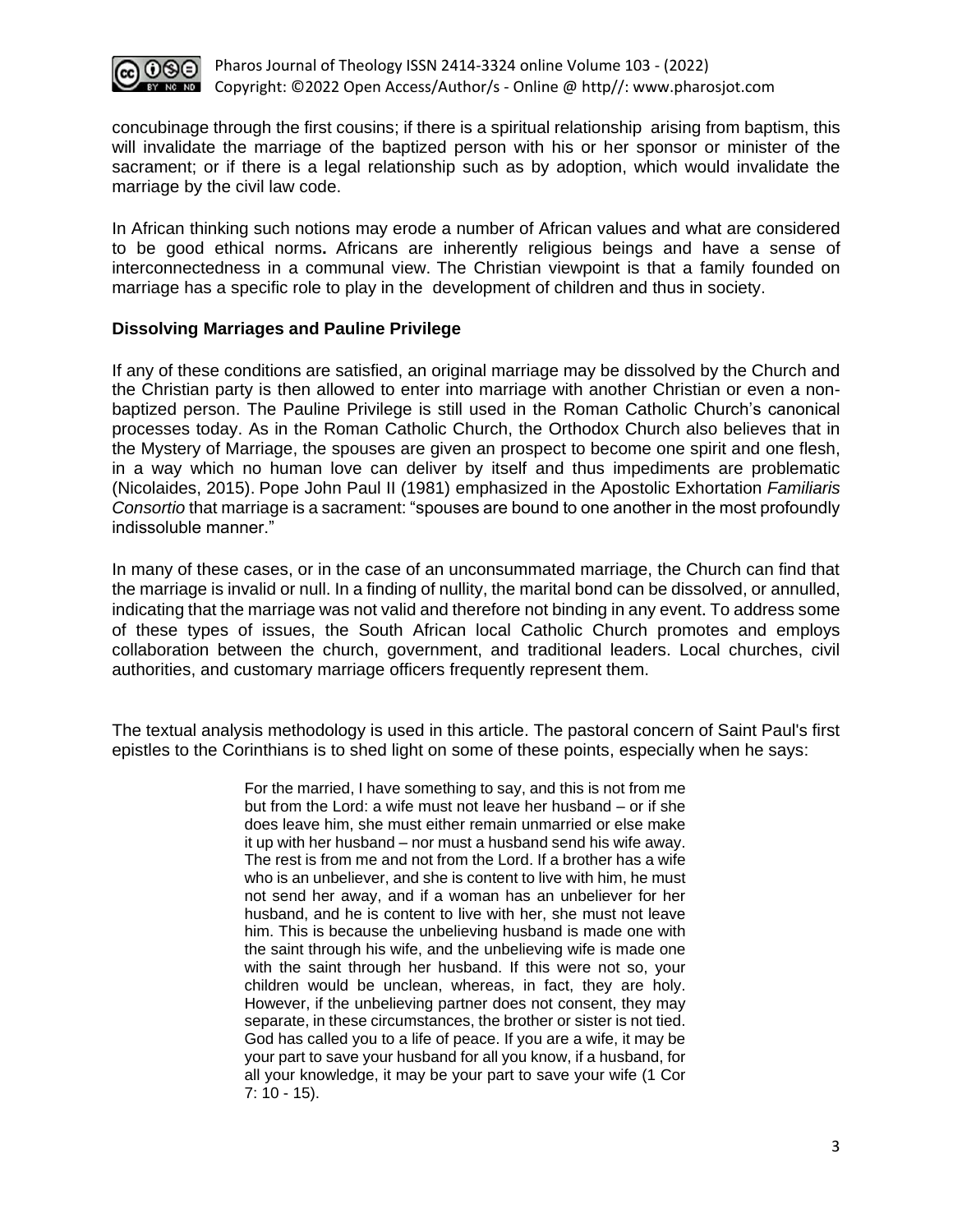

Pauline's privilege is derived from this text. This text is interpreted by the Roman Catholic church as permission for marriage dissolution (cf. Canon 1143, 1147 of 1983), which can be handled at the diocesan level. This regulation of Saint Paul's marriage to canon lawyers appears to be more of a problem generator than a solution. Dissolving non-Christian marriages, for example, undermines the church's authority about marital permanence. Different generations have practiced natural marriage as validly ordained by God, thanks to the memorial. However, dismissing its natural validity is illogical. Remarrying someone whose marriage has not been dissolved or annulled under civil law is dangerously close to undermining the state's recognition of marriage. Paul's teaching on divorce was introduced to address a grave pastoral problem in the Church in Corinth where problems seemingly developed in some marriages between those who were believers and the unbelievers. Consequently, in cases where the unbaptized spouse left the newly baptized spouse, Paul allowed the latter to enter into a new marriage (Gantley, 2004). This regulation of Saint Paul's marriage to canon lawyers appears to be more of a problem generator than a solution. Dissolving non-Christian marriages, for example, undermines the church's authority about marital permanence. Different generations have practiced natural marriage as validly ordained by God, thanks to the memorial. However, dismissing its natural validity is illogical. Remarrying someone whose marriage has not been dissolved or annulled under civil law is dangerously close to undermining the state's recognition of marriage.

By acting religiously on behalf of the church, refusing to recognize the validity of marriage, as opposed to licit, civil marriages – which date back to a time when all marriages in Christian countries were religious marriages – the church is contradicting its own fundamental theological view of marriage. South Africa is a country where state-sanctioned religion is no longer the norm; however, these various accretions have created problems that must be addressed. This is based upon scriptural and Canonical texts aimed at preserving the sacrament of marriage.

The central question is: how does the local church address Pauline's privilege to improve Christian marriage in South Africa? What are the issues with Pauline privilege, and what are the solutions? What is the source of this issue? How has it been pastorally resolved, and by whom? The purpose of this article is to explain Pauline privilege as a pastoral concern in Corinth by exposing both success and limitations, with a greater emphasis on the latter. To demonstrate that this privilege, in various ways, aims to promote marriage as a sacrament. This will be accomplished by demonstrating the universal Roman Catholic church's claim to Pauline privilege. The article's main goal is to investigate and describe how the local church in South Africa deals with Pauline privilege by re-enforcing it for problem-solving.

The methodology used to answer the questions and achieve the goals and objectives was a critical textual analysis based on Saint Paul's first epistles to the Corinthians, as mentioned above, and its parallels - canon 1143, 1147 of the Roman Catholic Church of 1983. The article is a good textual review that doesn't just report on the related text or literature. It also assesses, organizes, and synthesizes the work of others. This isn't just about reading about other people's work; it's also about critically evaluating their methods and conclusions. It never accepts other people's conclusions at face value; instead, it assesses whether their conclusions are supported by the data. This methodology is an excellent match for the article's theme.

#### **Theoretical framework**

The theory of marriage, which refers to "the formal union of a man and a woman by which "they become husband and wife," shaped this article the most (Soanes, 2008:551). This definition is consistent with the church's view of marriage as a covenant between a man and a woman to form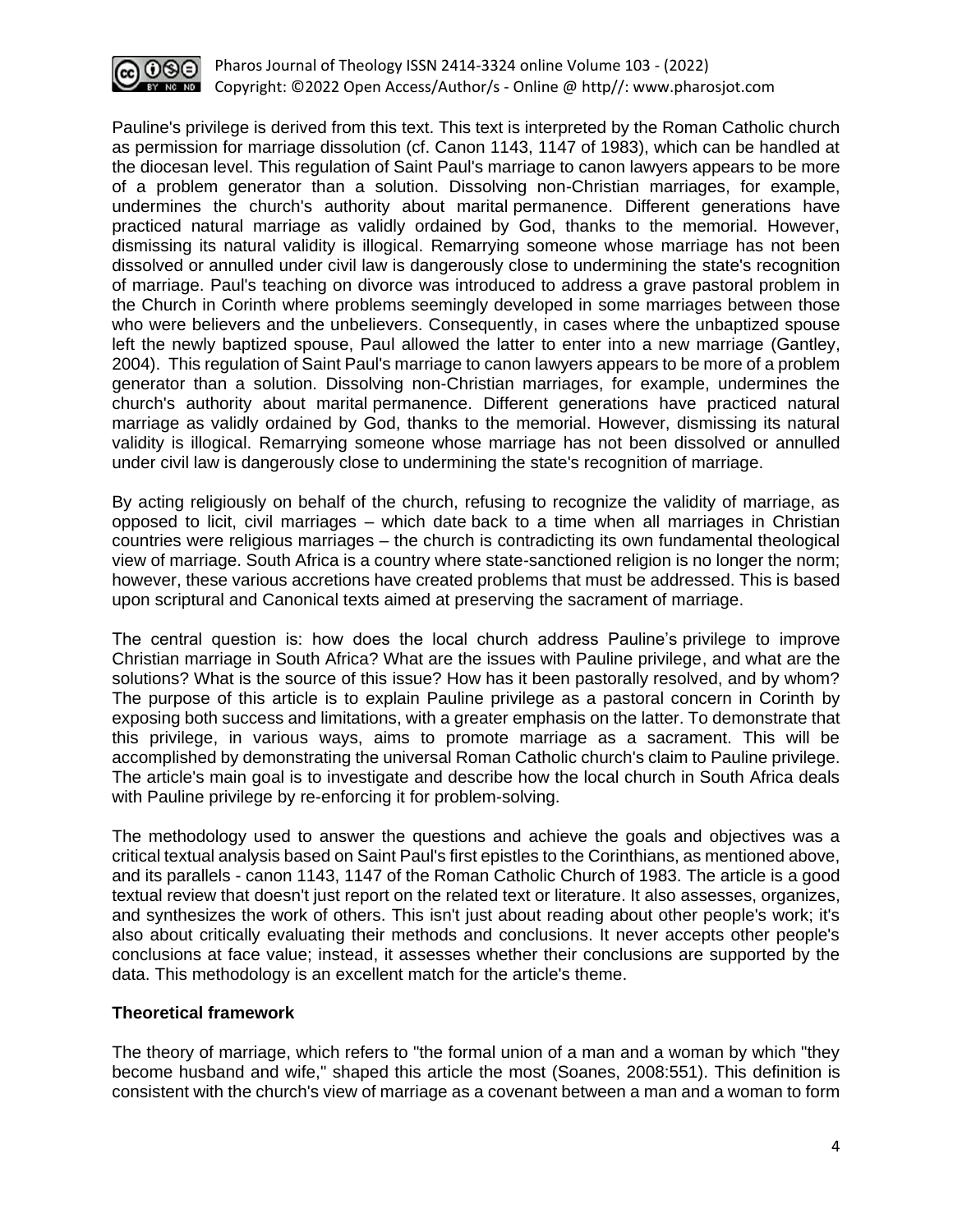

a lifelong partnership (Nicolaides, 2003). Marriage is designed for the well-being of the spouses to facilitate procreation and responsible child-rearing. Marriage is an inextricable link between two people, a conjugal union. "Marriage when worthily received becomes an instrument or means of transmission of Divine Grace. Through the action of the Sacraments, God's salvific power completes in man the process of sanctification. This is accomplished in all couples who are truly faithful by the Grace and power of the Holy Spirit" (Papandreou & Nicolaides, 2018).

It's a way of expressing your love until you die. Marriage is a union that establishes equality between a man and a woman to maintain the common good. It is a responsibility that entails taking care of others. It is a sacrament (Canon 1055 1) in the Church between a baptized man and woman that is commonly referred to as "matrimony" (CCC 1601; page:887) to denote Christian marriage. It refers to two married couples' loving relationship as a visible sign of Christ's love for the church (SACBC, 2013:1). When there is a binding Christian marriage performed without impediment this cannot be dissolved or annulled because: "The marriage bond has been established by God Himself in such a way that a marriage concluded and consummated between baptized persons can never be dissolved" (Catechism of the Catholic Church, 1994).

Buthelezi (2021) tells us that "The Roman Catholic Church's doctrine of the indissolubility of marriage emanated from the Council of Trent, which resolved that the marriage bond cannot be broken either by the withdrawal of consent of the married spouses or by civil authorities. The Roman Catholic Church's magisterium and the 1983 Code of Canon Law of the Latin Church confirm the teaching of Trent. It also sees marriage as a sacrament that is a symbol of the mutually faithful covenant relationship between Christ and the church." In many African societies, prior to Christianity arriving, the criteria for the validity of marriage were initially determined by customary practice and not statute law. However this changed so that what was originally valid and legitimate in each society from an indigenous perspective changed and customary marriage began to be viewed as invalid and illegal (Ngundu, n.d.). The Christian customary marriage ceremony approach to African Christian marriage-making in African society has several advantages given that maintaining customary marriage as the essence of a valid and legitimate marriage in African society, also allows it to take seriously the importance and meaning of divine blessing, and the state's laws on marriage by connecting the church minister with the village milieu where most customary marriages are contracted (Ngundu, n.d). There are some contradicting ideas of marriage as being communitarian and polygamous in Africa while in Christianity idea of monogamy of marriage has fashioned a series of disagreements in modern Africans, churches, and societies (Twene, 2019).

From a Christian perspective, Marriage is the first human social institution, and it is based on the creator's plan, which created men and women in the divine image. As the book of Genesis confirms: "It is not good for the man to be alone. I will make a suitable partner for him God created man in his image … male and female he created them … blessed them saying to them 'be fertile and multiply; fill the earth and subdue it" (Genesis 1:27-28).

It is thus the creator's sympathy for a miserable creature, man/woman. "What God has united, man must not divide," (Matthew 19:6, Mark 10:9). It is self-giving that is both stable and unrestricted. This marriage theory should not be confused with a "marriage of convenience," which refers to marriage for practical reasons, "marriageable," which refers to marriage suitability, or "married," which refers to being joined in marriage (Soanes, 2008:551).

Pauline privilege, which is derived from two English words, Pauline privilege, is a complement to the Marriage theory. The first is a biblical name that refers to the Apostle Paul. When it comes to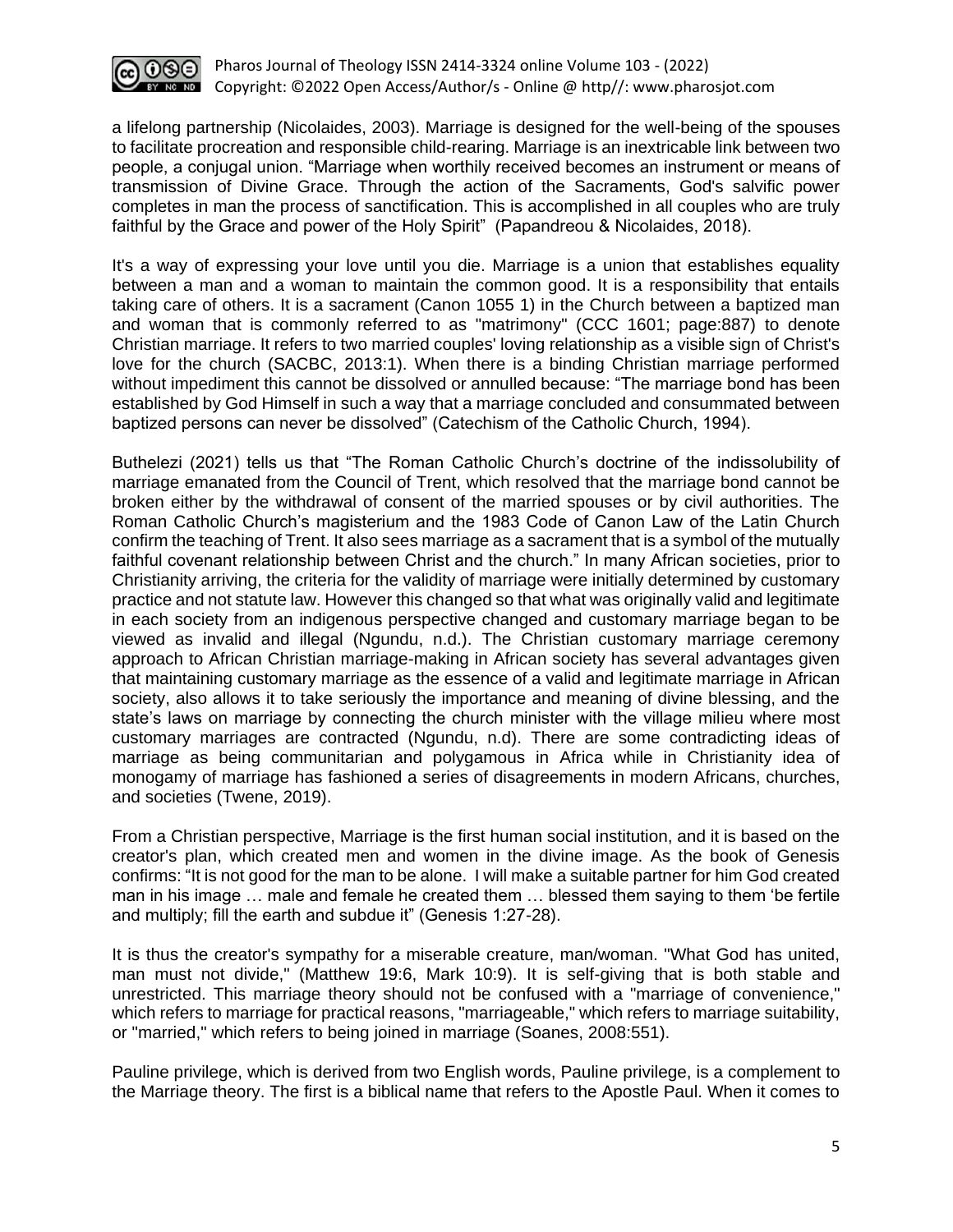

honour, the latter is true. The honour bestowed by Saint Paul on baptized people is known as Pauline privilege. As a result, the marital theory in terms of the term "Pauline privilege" refers to the right to dissolve an unbaptized couple's marriage bond after one of them is baptized. Natural, civil, and customary valid marriages are no longer the norm in the context of this article. The Council of Trent 1563 CE declared that according to Genesis 2:23–24 Adam had pronounced marriage as being an indissoluble and a everlasting bond and it reiterated the biblical teaching that a spouse could not break the bond of marriage but rather that it could only be dissolved on the grounds of infidelity by one of the spouses (Olsen, 1971).

Additions to the church's family theology are designed to address problems that have arisen at various times in the past. Its main goal is to protect marriage as a church institution while remaining silent on the root of the problem. The situation necessitates a thorough examination of the marriage pastoral care ministry to demonstrate how the local church was able to resolve the issue.

# **Reflection**

The conflict between baptized and non-baptized couples in the Corinthian community caused Pauline's privilege. Saint Paul felt compelled to assist them in resolving this issue by writing them a letter that allows the two validly natural married couples to "separate" (1Cor 7:15). This can be interpreted as a temporary or permanent break from living together as a couple. However, according to the Church, this is dissolved in favour of the faith of the party who received baptism (Canon 11431).

It's a matter of pastoral care. Before this separation can take place, certain conditions must be met: If one partner is baptized and the other is not, the non-baptized partner must not consent. The non-baptized party is said to have left because they did not want to coexist peacefully with the baptized party or offend the creator. If the non-baptized party consented but the baptized party wishes to separate after baptism, the baptized party must give the non-baptized party reasonable grounds to leave (Canon 1143 2). In the Petrine privilege (the privilege of the faith or favour of the faith), offers grounds recognized in Catholic canon law which consents to the dissolution by the Pope of a lawful natural marriage between a baptized and a non-baptized person for the sake of the salvation of the soul of somebody who is consequently permitted to marry.

Pauline Privilege is a result of Christ Jesus' influence, particularly Saint Paul's phrase "this is not from me, but from the Lord," which reveals several parallel texts of Jesus' marriage teaching (Matthew 5:32; Matthew 19:9, Luke 16:18; Mark 10:11). Saint Paul's approach to unity in a marriage involving both baptized and non-baptized partners, however, differs from Christ's. He was a strong supporter of Christ, and it is in his letter that he refers to baptized children as "holy" and others as "brother or sister" who should not be tied. He was certain that God had called them to a peaceful life (1 Corinthians 7: 12 - 14). It means that relying solely on Pauline privilege to solve all a marriage's problems is akin to suffocating the marriage pastoral care ministry.

The popes as successors of Peter, known as Petrine privilege, also reward Pauline privilege by the problem marriage between a baptized and a non-baptized person in the church. It dissolves marriage between two non-baptized people for one of them to enter a sacramental marriage after converting to Christianity. The privilege of the faith, or favour of the faith, is known as Petrine privilege. It has a biblical precedent in which Jews put non-Jewish wives away (as recounted in Ezra 10:1-14), but the text is rarely cited but the text is rarely cited (Noller, n.d.). The Petrine privilege allows the pope to dissolve a valid natural marriage between the baptized and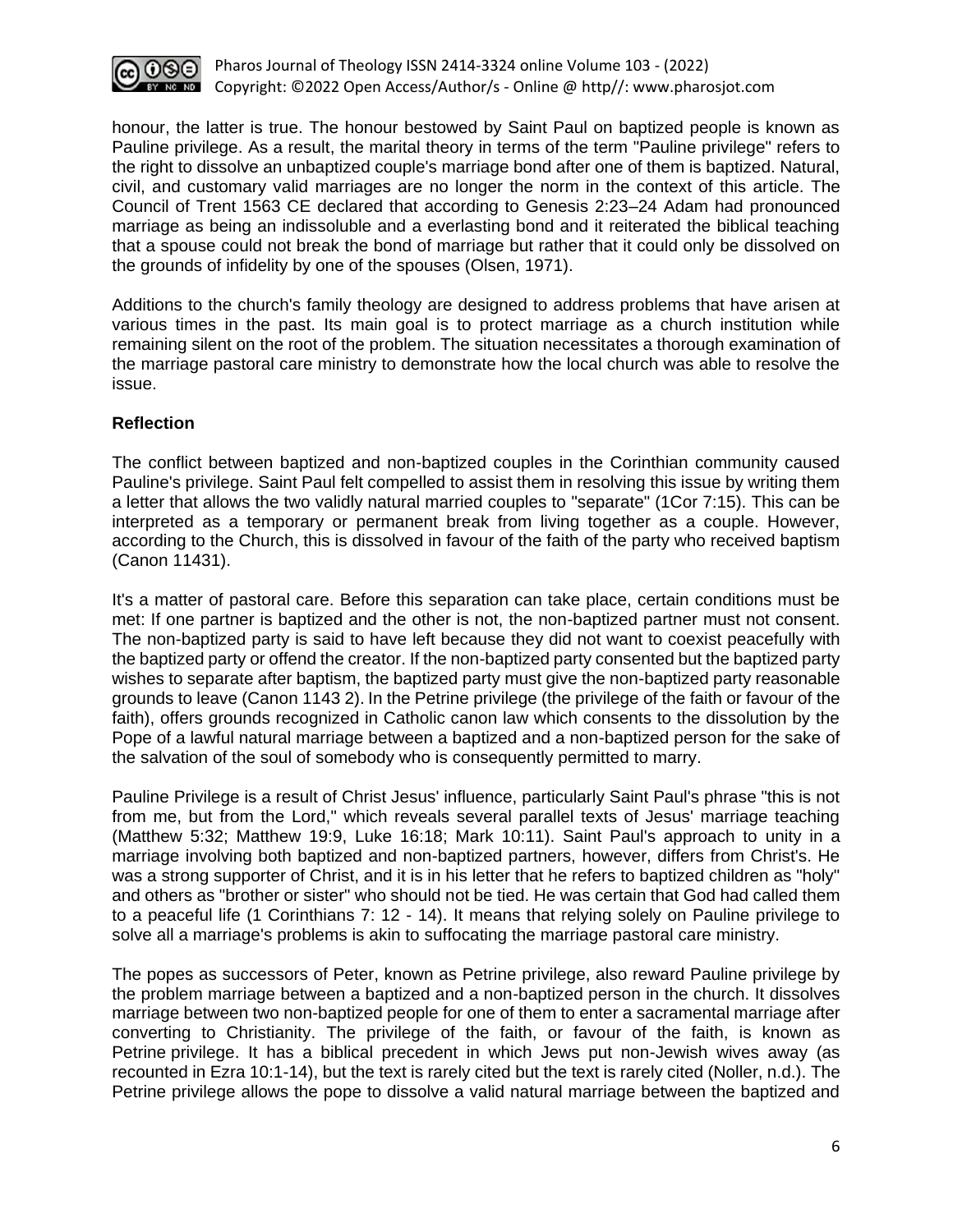

non-baptized for the sake of the baptized in Catholic canon law. A "Favor of the faith" applies to a valid natural marriage and baptism is obligatory for valid reception of the other sacraments. Thus where either the man or woman is not baptized, there is no sacrament possible. A natural valid marriage, confirmed (*non ratum*) and can be dissolved for the sake of the higher good of an individual's faith (Arlington Diocese, 2014). In fact "even after a separation, the non-baptized party receives baptism, the marriage becomes sacramental and the "favor of the faith" no longer applies. However, if the husband and wife do not have marital intercourse after both become baptized persons, a marriage therefore confirmed but not consummated (*ratum sed non consummatum*) can still, for a fair reason, be dissolved…" (Canon 1142).

The Pauline Privilege does not apply to a Christian who has married a non-Christian. In such cases, a natural still marriage exists and can be dissolved when a just cause exists. The Petrine Privilege is called as such because it is reserved for the Holy See, so only Rome as such, can grant it (Noller, n.d.) Pauline privilege has had the drawback of leaving many pastoral issues unresolved. For example, consider the issue of unconsummated marriage, also known as polygamy, in which a non-baptized man has several non-baptized wives and has been baptized in the church, particularly when it is difficult for him to stay with the first of the wives. A nonbaptized woman who has a few non-baptized husbands at the same time faces the same problem.

The universal church was instrumental in resolving some of these pastoral issues. One of these options is a mixed marriage (Canon 11482), which allows baptized and non-baptized people to marry legally without prejudice. In South Africa, the complementary action is the contribution of the local church. In addition, certain conditions must be met before the Roman Catholic church will bless a marriage between a man and a woman. The couple's marriage is first made a civil marriage by being married in front of a marriage officer in the Home Affairs Department, where they will receive a civil marriage certificate. They go through a Christian marriage preparation, which includes the three sacraments of initiation (Baptism, Confirmation, and taking the Holy Eucharist), with marriage as the culmination. In fact the Holy Eucharist is vital as it is the place where people "meet the self-sacrificing Jesus as God and where, through this meeting, they encounter their own human life" as couples (Nicolaides, 2014; 2021).

In South Africa, certain conditions must be met before the Roman Catholic church will bless a marriage between a man and a woman. The two couples' marriage is first made a civil marriage by being married in front of a marriage officer in the home affairs department, where they will receive a civil marriage certificate. They go through Christian marriage preparation, which includes the three sacraments of initiation (Baptism, confirmation, and Eucharist), with marriage as the culmination. Before a civil marriage, the couple must have completed the key issues of a customary marriage, such as paying the bride-wealth, known as *Lobola* in Northern Sotho, and following "customary law," which refers to "the customs and usages traditionally observed among the indigenous African peoples of South Africa and which form part of those peoples' culture" (Heaton & Kruger, 2015:217). Each partner brings a witness from his or her side to the couple's civil marriage celebration; the two witnesses are witnesses of the customary marriage. The two witnesses sign as their witnesses on the marriage certificate presented to the civil marriage authority.

This means that in South Africa, collaboration is the method for resolving the problem of Pauline privilege. Alternatively, a method in which the local church recognizes civil and customary authorities as steppingstones to the Christian marriage celebration. The sacramental marriage can coexist peacefully with civil marriage and customary marriage using this method. South African common law and legislation govern the three marriages. But not at the expense of the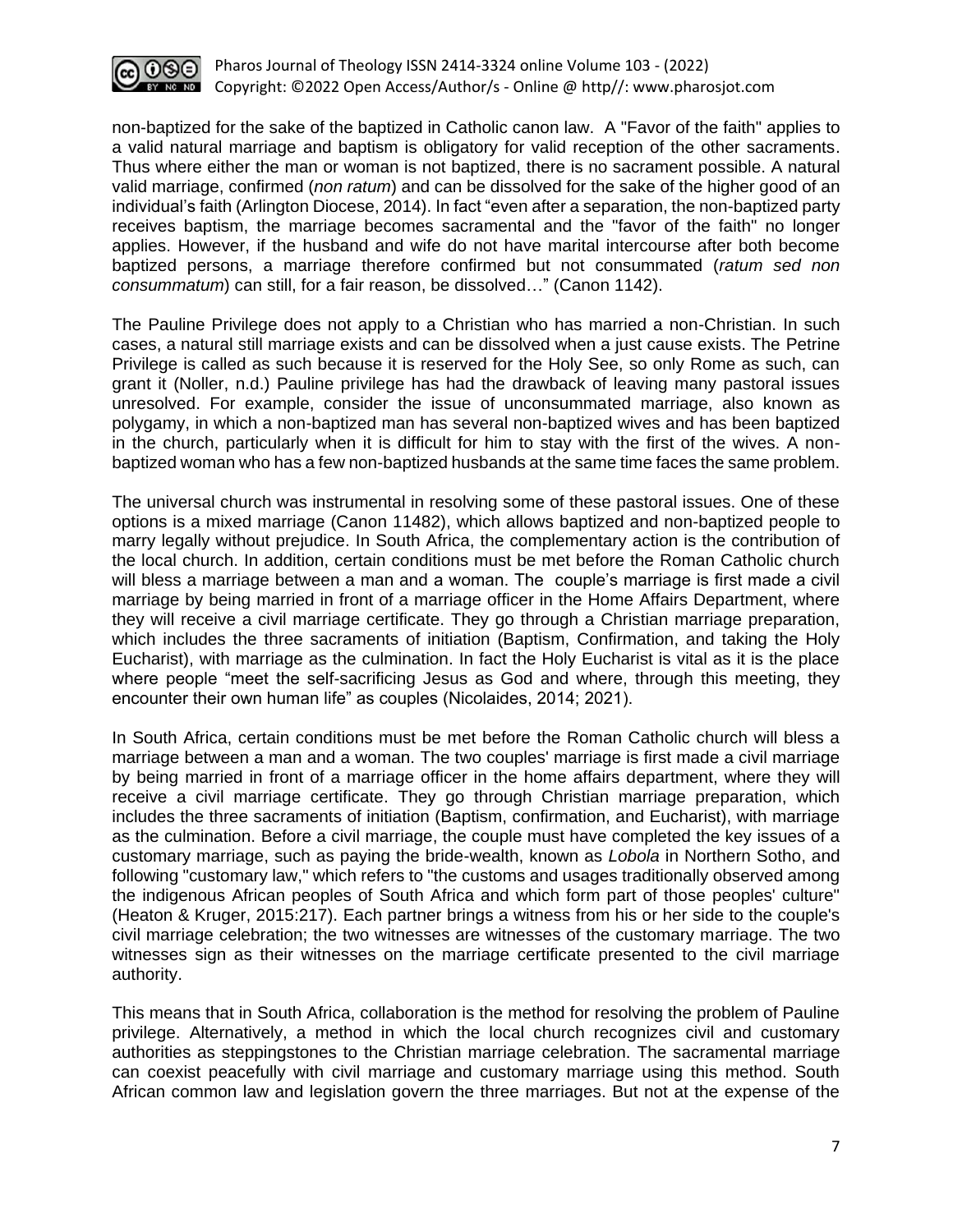

religious law system that governs the celebration of sacramental marriage. Many Catholic religious officials now relish the opportunity to apply for an appointment as marriage officers under the Marriage Act. Religious leaders from the Muslim and Hindu faiths, however, are not included. Their weddings are solemnized religious weddings. Civil and traditional authorities are not included (Liber Matrinoniorum, 1953, B.m.D 3 Union, 1951). By entering a legally recognized sacramental marriage, civil legal couples live together. In South Africa, civil marriages are monogamous, meaning that only people of the same gender can marry.

> Civil marriages are … monogamous and may only be entered into by persons of the opposite sex. Civil marriages are governed by the common law and various Acts …, until 2000, the only marital relationship which was fully recognized by South African law (Heaton & Kruger, 2015:3).

In both sacramental and civil marriages, the collaboration method is based on engagement (or a promise to marry). A marriage contract is a contract between a man and a woman to marry each other. It takes place on a specific or determinable date and is concluded through an offer and acceptance process. Proxy marriages are also permitted, especially when one party is absent, and the parties' consent is given by a representative. The engagement's parties can act. The parties can enter a sacramental or civil marriage with each other at the time of the engagement. They're not married, they're not close relatives, and they're in the forbidden degrees of relationship. They are all over the age of puberty. These are the sexes who are the opposites. The engagement is for them to marry each other at some point in the future. The wedding date has been set. It is a mutual obligation to marry on that date. This date can be changed if both parties agree. If no firm date for the wedding was set at the time of the engagement, the couple will decide on one later. Because the engagement is a commitment to marry, the couple must be faithful to one another.

# **Discussion**

Pastoral guidelines are desperately needed. Without any help, the South African bishops will be unable to solve the problem raised by Pauline privilege, which involves marriage theology and pastoral concern issues of a great magnitude.

# **Pastoral care**

A sacramental marriage is the goal of Pauline privilege. The marriage of a baptized man and woman. The goal is to avoid polygamous marriage and cohabitation, which is aided by the Petrine privilege. Indirectly, to bring about unity, peace, and justice between men and women, as well as between God and them. Avoiding divorce and prostitution are examples of this. However, to address some of the issues that arise when a non-baptized man has more than one non-baptized woman as his natural wife. After he is baptized in the Catholic Church, that is. He has the option of keeping one of them as his lawful wife and dismissing the others, with the caveat that staying with the first natural married wife must be difficult. The same is true for a non-baptized woman who has more than one non-baptized husband at the same time (Canon 1148 1).

Here is the dilemma that the church's pastors must face when deciding between natural and sacramental valid marriage. They agree to follow the same rules as institutions that support marriage by opting for natural marriage. They hope to promote the church's uniqueness by opting for a religious marriage. They are exposing their confusion by embracing both. It is not an easy task because the church already believes in marriage as a divinely ordained institution. It is a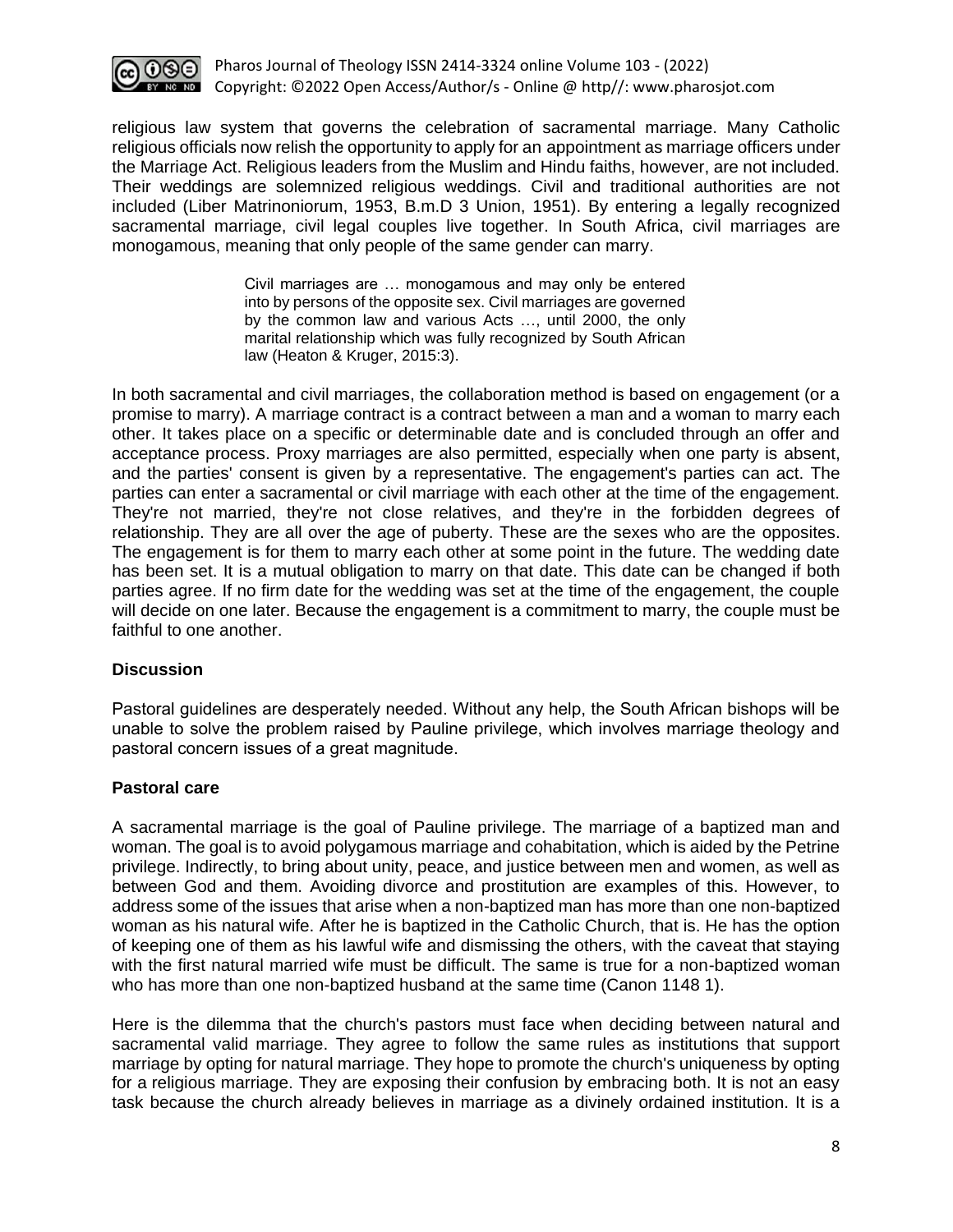

marriage between a man and a woman that is monogamous. Muslims, cultural traditionalists, and Buddhists are unaware of this sacrament. The mother church has never excluded non-baptized people from sacramental marriage (Paul VI's Nostra Aetate, 1965). Therefore, its members should have a strong foundation for defending the mother church. It aspires to include people from all walks of life. Pastors have a responsibility to emphasize monogamous marriage without going into detail because it is practiced by many Muslims, cultural traditionalists, and Buddhists in addition to Catholics. Since monogamous marriage, no culture has and will ever oppose the Catholic church. The catholic church, on the other hand, claims that its members must be ready to defend it against false accusations, particularly those based on its teaching in this regard.

Christian and customary married African men proclaim that the variance in marriage is a matter of the means by which a person gets married since marriage is largely ordained by God and has its essential principles. Both culture and religion "should value marriage as a first institution in the society because out of it comes the survival of the society" (Twene, 2019). Marriage is a contract that is based on mutual self-giving by the spouses and it is not only a legal contract, but a sever covenantal relationship between the spouses. Catholic sacramentology teaches that each of the sacraments are signs of an applied nature and a covenant which is brought about by the permission of the couples and marriage preparation becomes an crucial ministry for priests and pastoral helpers, because these are clarified to the couple at these encounters (Mcunu, 2012). The sacrament of marriage brings to its recipients sanctifying grace which enables them to carry out the duties and obligations of their state of life. The Church understands that it needs to strengthen the families founded on the sacrament of holy marriage and it also needs to take care of broken families (Mcunu, 2012).

The laity must find a way of solving some of the problems in support of the pastors that have not been resolved by Pauline privileges such as psychological torture of the dismissed women and men. Some people may become enraged or commit suicide because of being dismissed. This is when Pauline's privileges are concretized, especially for women who truly love their husbands. Polygamous marriage and divorce are frowned upon by the church. As a result, it is critical for church members to look for ways to help the church avoid being accused of encouraging polygamy. It's crucial as the church minister continues to bless a woman or a man whose first natural marriage has been annulled. Christians can do the same thing. Similarly, Christians can seek a way to avoid divorce without ignoring Christ, who is Saint Paul's role model. Believers must look for ways to avoid being blamed for inconsistencies, especially as the church continues to dissolve natural marriages in favour of sacramental marriages.

"Everyone who divorces his wife, except in the case of fornication, makes her an adulteress; and anyone who marries a divorced woman commits adultery," according to Christ's pastoral care ministry (Matthew 5: 32; 19:9). Members of the church must exercise extra caution; Pauline privilege must have begun here. This text could be interpreted to mean that marrying a woman or a man who has been dismissed from another woman or man is either adultery or not. It all depends on how a person interprets the concepts of "marriage" and "fornication." Fornication comes from the word to – fornicate, which refers to, formal or humorous having sexual intercourse with someone one is not married to (Soanes, 2008:351). Anyone can agree with this article based on the above definitions that the actions proposed by the Pauline privilege are not fornication. Divorce and adultery are also committed by a man who marries his second or third wife instead of his first wife, and vice versa. "The man who divorces his wife and marries another is guilty of adultery against her," Christ says. And if a woman divorces her husband and marries someone else, she is also committing adultery" (Luke 16:18; Mark 10:11). It's crucial to understand what kind of marriage(s) Christ, Saint Paul, and the church are talking about. Is it a natural marriage, a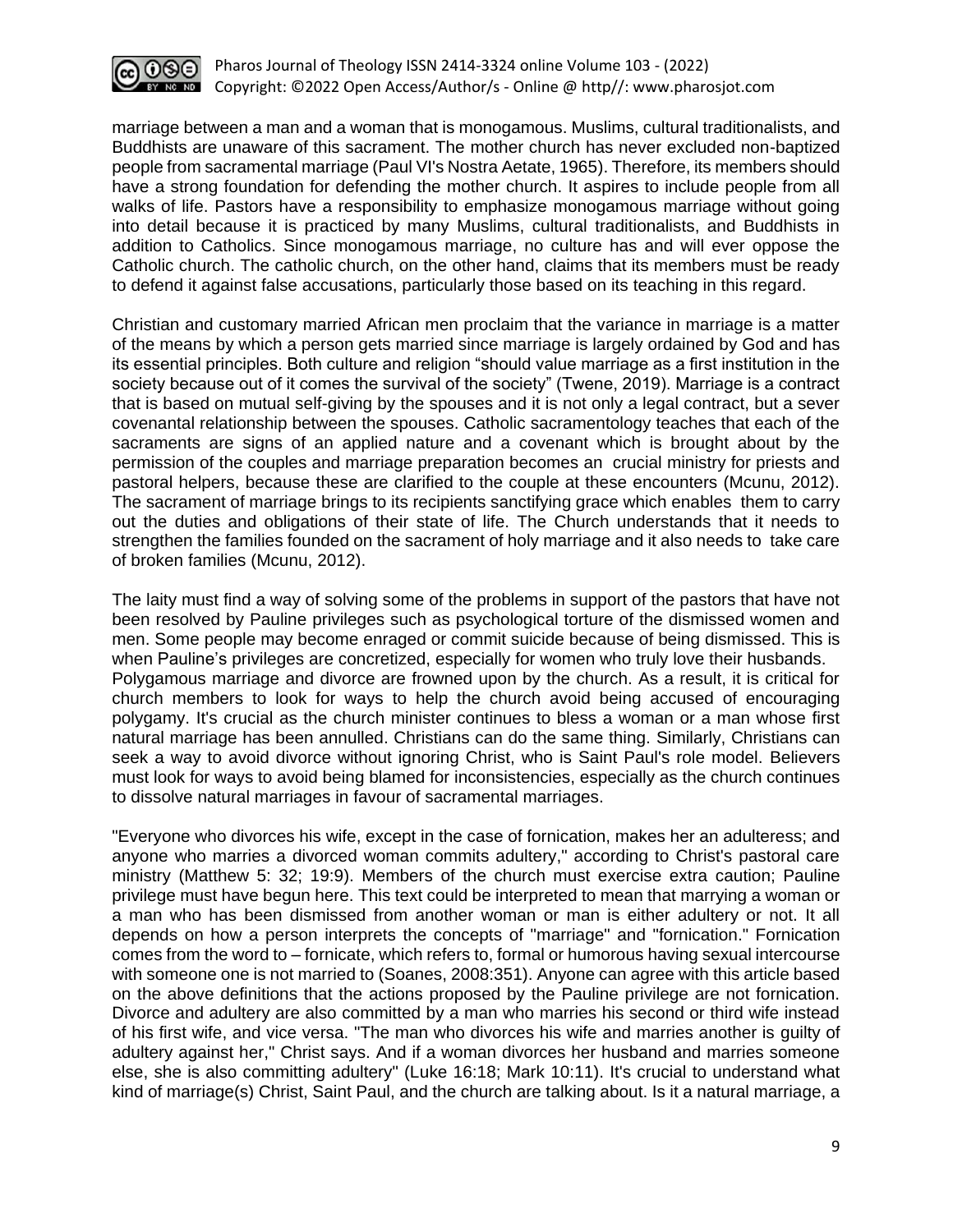

sacramental marriage, a civil marriage, or a cultural marriage? This aids in determining Pauline privilege's strengths and weaknesses.

#### **Pauline privilege**

Pauline's privilege is deeply rooted in Christian theology, despite its limitations. It brings the church closer to Christ and God, the creator. Marriage as a sacrament is its top priority. As a result, the natural couple's relationship with each other and with Christ has been elevated to the level of a sacrament. Christ's love for the church is manifested through the married partner. Couples become a sacrament – the body of Christ – through sacramental marriage. It is God, not they, who has brought them together. providence. This is reflected in the wedding feast of Cana, where Christ's first sign was given. According to the book of Genesis, marriage is God's first gift to mankind. Wine is an important part of social interaction. Despite its flaws, Pauline's privilege is deeply rooted in Christian theology. It draws the church closer to Christ and to the creator, God. Its focus is on marriage as a sacrament. As a result, the relationship between the natural couple and Christ has been elevated to the status of a sacrament. Christ expresses his love for the church through his married partner. When a couple marries in a sacramental wedding, they become a sacrament – the body of Christ. God brought them together, not by their own efforts. providence. The wedding feast of Cana, where Christ made his first sign, exemplifies this.

Marriage is God's faithfulness and mercy shown to those who have broken the eternal covenant of love (Isaiah 62:4-5). Saint Paul's understanding of marriage is captured in the church's teaching on marriage:

> …covenant, by which a man and a woman established between themselves a partnership of their whole life, and which of its own very nature is ordered to the wellbeing of the spouses and to the procreation and upbringing of children, has, between the baptized been raised by Christ the Lord to the dignity of a sacrament (Canon 1055 §1).

Marriage is a vocation as a sacrament. It enables married couples to stay rooted in Christ and reflect on his life daily. It has an impact on church life because, in South Africa, church marriages are usually performed after a period of cohabitation. With children already in tow, it's not going to be easy. This pattern is followed by some of these cohabiting couples. Others end their relationship and begin a new one. Because there are many one-parent families that may or may not have originated from proper marriage, it may be true that the spouses' close relationship leads to responsible child-rearing. Many of these relatives profess to be Christians. In terms of childcare, they have a working relationship with the church. This is an important social issue requiring some careful reflection and new lines of operation. In terms of Canon 1150 of the 1983 Code of Canon Law, the privilege of the faith "possesses the favour of law" (Orsy, 1988). Thus, where possible that the privilege is appropriate, and the law favours it.

# **Conclusion**

In this article, Pauline's privilege was investigated and described in the context of South Africa. It was the textual analysis of the pastoral care for the family. The privilege allowed the dissolution of a marriage between two people who had not been baptized at the time of the marriage. As a result, the church's authority is weakened by psychological torture for the dismissed women and men, as well as the dismissal of valid natural marriages and the termination of valid civil marriages. The main source of contention was a conflict between baptized and non-baptized couples in the Corinthian community. A collaboration between the church and civil authority on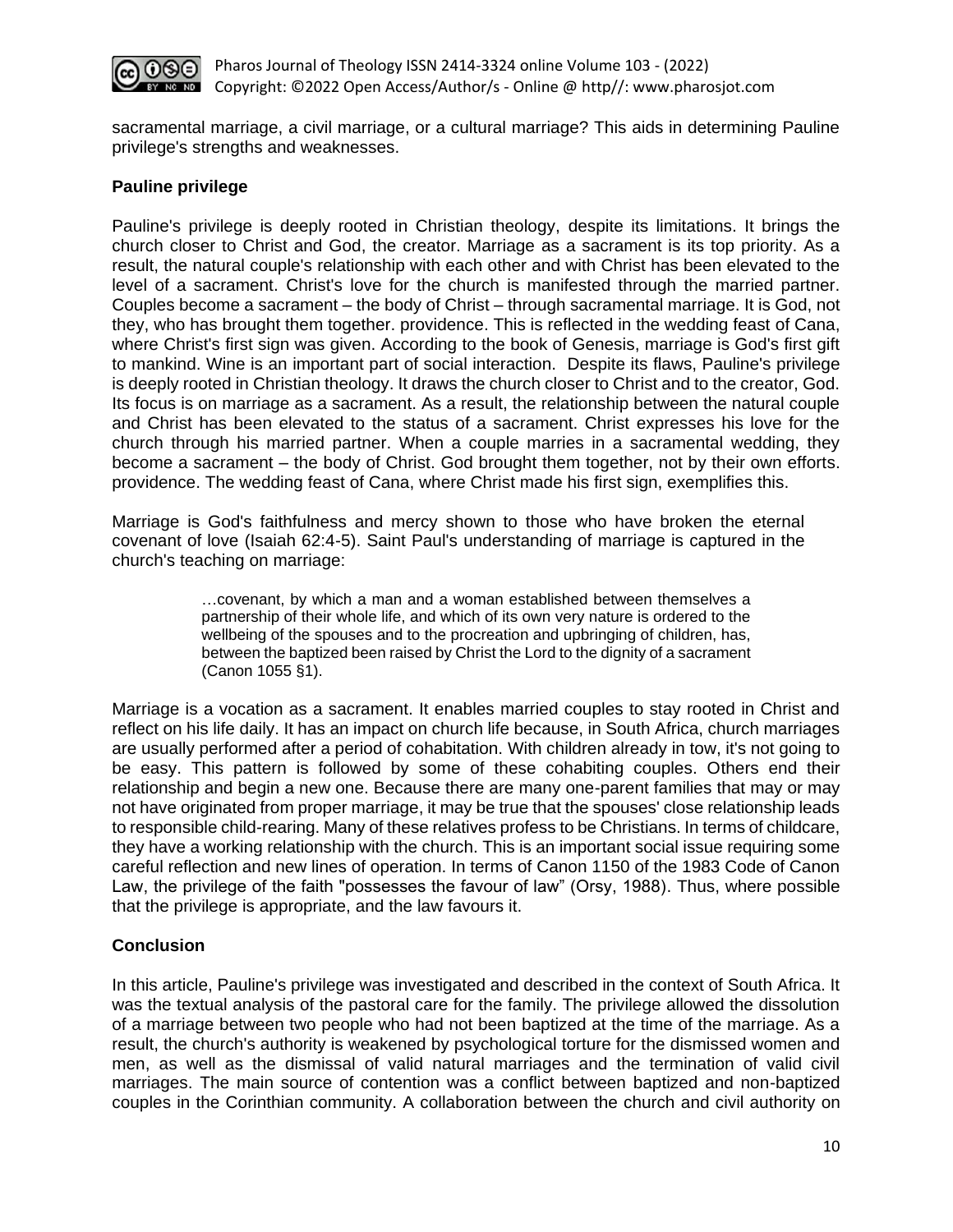

the notion of customary marriage is critical. There have been numerous objections to customary marriages based mainly on the polygamy issue which is at odds with the Christian view of marriage which only supports monogamy. The problem is that native peoples were subject to other codes of law in South Africa and not only their indigenous one. However African customary law was functional in cases regarding indigenous Africans, and not the general law that was valid for other citizens of the country. This of course raised the interrogation of the proper place of customary law in South Africa.

## **References**

.

Arlington Diocese (2014). Dissolution of the Bond of Marriage – Favor of the Faith- Petrine Privilege and a controller controller controller and a controller controller and a controller controller controller and a controller controller controller controller and a controller controller controller controller contro https://web.archive.org/web/20141006091810/http://www.arlingtondiocese.org/tribunal/documen ts/cases\_dissolutionbond.pdf]

B.M.D 3 Union. (1951). *Original Marriage Register.*

Buthelezi, B.T. (2021). Indissoluble and Valid Marriage in the Roman Catholic Church and Anglican Church of Southern Africa: A Canonical Review, *Studia Historiae Ecclesiasticae*, 47(3), https://doi.org/10.25159/2412-4265/909

Catechism of the Catholic Church, (1994). #1640, William H. Sadler, Inc., New York.

Code of Canon Law, n. 1146; Opus theol. Mor. 3rd Ed. VI, n. 468.

Code of Canon Law, n. 1073, The Canon Law Society of America, Washington, DC, 1999

Henriques, A. C. (2013). The Roman Catholic response to customary unions in South Africa 1948- 2012, *Studia Historiae Ecclesiasticae, 39(1).*

Dulau, P. (1951). The Pauline Privilege: Is it Promulgated in the First Epistle to the Corinthians? *The Catholic Bible Quarterly*, 13, 146–152.

Editor. (2004). Marriage and the Family, *The Furrow, Journal of the Contemporary Church*, 53(June) 6, 323-335.

Gantley, M.J. (2004). Petrine or Pauline Privilege, EWTN, September 3, 2004.

Heaton, j. & Kruger, H. (2015). *South African Family Law*, 4<sup>th</sup> ed. Pretoria: LexisNexis.

John Paul II. (2017). *Catechism of the Catholic Church* (CCC), 2<sup>nd</sup> ed. Bangalore: Theological Publications in India.

Jones, A.. (1966). *The Jerusalem Bible*. London: Longman & Todd.

*Liber Matrinoniorum Civili*,(Civil Register) 6a /1953.

Mannion, M. F(2014). "The Pauline Privilege, the Catholic Answer". In *OSV Newsweekly*, (January 3).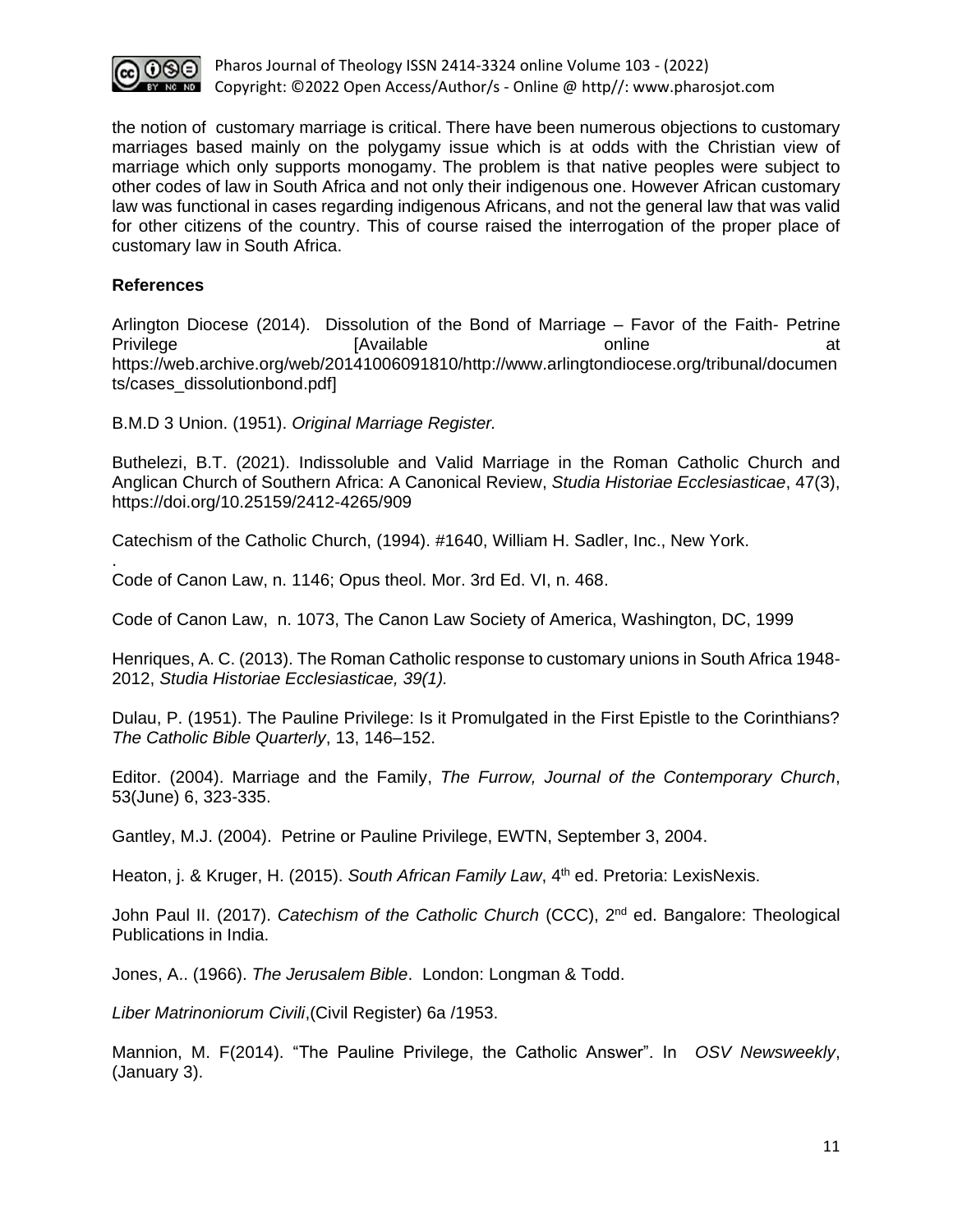

Mncunu, T.N. (2012). Creating a culture of life: A Catholic ethical analysis of the causes and consequences of the breakdown of family life in Mariannhill, South Africa. Doctorate in Theology, *University of South Africa*.

Ngundu, O.A. (2011). Mission Churches and African Customary Marriage A History of Church Marriages and a Case for an African Christian Customary Marriage Ceremony, *Africa Journal of Evangelical Theology.* [Available online at https://biblicalstudies.org.uk/pdf/ajet/30-1\_035.pdf]

Nicolaides, A. (2021). Investigating the Holy Eucharist and the term 'people of God' according to the Eastern Orthodox Church, *Pharos Journal of Theology*, 102.

Nicolaides, A. (2015). Marriage as an Orthodox Spiritual Sacrament or Mystery and "Revisionist" and "New-Age" Theology, *Pharos Journal of Theology*, 96.

Nicolaides, A. (2014). The Seventh Ecumenical Council and the veneration of icons in Orthodoxy, *Acta Theologica*, 34(2), 77-93.

Nicolaides, A. (2003). An investigation of the sacrament of marriage, sexuality and celibacy in the Eastern Orthodox Faith, Thesis, University of Zululand, Faculty of Theology.

Noller, R.D. (n.d.) Marriage, Divorce, and The Pauline Privilege, Catholic Culture [Available online at https://www.catholicculture.org/culture/library/view.cfm?id=7272 ]

O' Connel, J/P/ (Ed.). (1958). Canons 1083 through 1094; *The Catholic Book of Knowledge: An Encyclopedia of the Bible and the Church*, Edited by Rev. John P. O' Connel, M.A., S.T.D., The Catholic Press, Inc.: Chicago.

Olsen, V. (1971). *The New Testament Logia on Divorce*, Tubingen.

Örsy, L. (1988). Marriage in Canon Law: Texts and Comments, Reflections and Questions, Gracewing Publishing.

Papandreou (Arch. HE Damaskinos) & Nicolaides, A. (2018). Marriage in Orthodox Theology: the roles of dogma, holy tradition and Gregory Palamas, *Pharos Journal of Theology*, 99.

Paul VI. (1965). *Nostra Aetate (NA)*, October 28. [Available online at http://www.vatican.va/archive/hist\_councils/ii\_vatican\_council/documents/vatii\_decl\_19651028 [nostra-aetate\\_en.html\]](http://www.vatican.va/archive/hist_councils/ii_vatican_council/documents/vatii_decl_19651028_nostra-aetate_en.html).

Peters, E. N. (2018). Is the 'Pauline Privilege' an exception to Church teaching on the indissolubility of marriage? *The Dispatch*, January 10, 2018. Catholic World Report.[Available online at https://www.catholicworldreport.com/2018/01/10/is-the-pauline-privilege-an-exceptionto-church-teaching-on-the-indissolubility-of-marriage/]

Pope John Paul II. (1981). *Apostolic Exhortation, Familiaris Consortio*. The Vatican.

Primetshofer, B. (2011). "Pauline Privilege", in: Religion Past and Present. Consulted online on 13 June 2022 <http://dx.doi.org/10.1163/1877-5888\_rpp\_SIM\_124476>